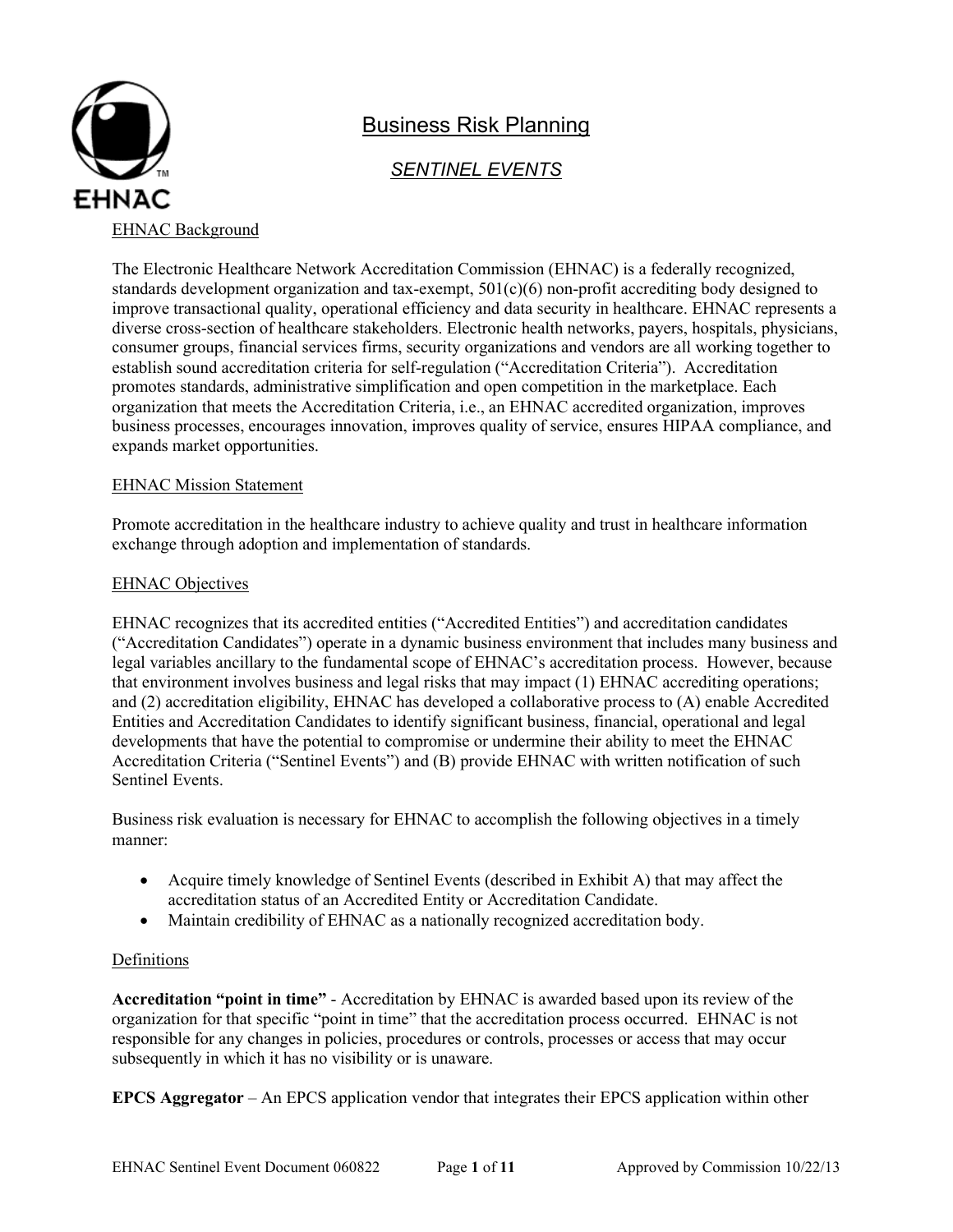applications, such as EHR sytems developed by other organizations.

**Breach** - The HIPAA Breach Notification Rule – 45 CFR §§ 164.400-414 – requires covered entities and their business associates to report breaches of electronic protected health information and physical copies protected health information. A breach is defined as the acquisition, access, use, or disclosure of protected health information in a manner not permitted by HIPAA Rules. When the breach has impacted more than 500 individuals, the maximum permitted time for issuing the notification to the HHS is 60 days from the discovery of the breach, although breach notices should be issued without unnecessary delay. In the case of breaches impacting fewer than 500 individuals, HIPAA breach notification requirements are for notifications to be issued to the HHS within 60 days of the end of the calendar year in which the breach was discovered.

**Organization** – An entity (company, government entity such as an HIE, etc.) seeking EHNAC accreditation, seeking EHNAC re-accreditation, or currently accredited by EHNAC.

**EHNAC Program** – Any of the Accreditation Programs offered by EHNAC for which an Organization may be seeking accreditation or is currently accredited.

<span id="page-1-0"></span>**In-scope Organization Site** – Organization Sites deemed "in scope" are any and all physical locations at which the EHNAC Organization provides services related to the EHNAC Program for which they are seeking/or are currently accredited, or any and all sites that create, receive, maintain, or transmit PHI (Protected Health Information) or DTAAP PII (Personally Identifiable Information) or cryptographic information related to those services. Services considered in scope include but are not limited to:

- 1. Data Center -- under all circumstances
- 2. Network Administration where necessary to the business for accreditation
- 3. Customer Service/Helpdesk where necessary to the business for accreditation
- 4. DRP Facilities -- any functions with access to PHI, TNAP PII, TDRAAP PII, DTAAP PII, or cryptographic information related EHNAC-accredited services
- 5. Lockbox– where necessary to the business for accreditation
- 6. Product Development where necessary to the business for accreditation
- 7. Storage Backup without appropriate documentation/evidence via contract/agreement for services including an SLA.
- 8. Production Operations under all circumstances
- 9. Printing or Scanning operations where PHI is involved

<span id="page-1-1"></span>**In-scope Outsourced Site** – Outsourced Sites deemed "in scope" are any and all Outsourced Sites related to the EHNAC Program for which they are seeking accreditation, or any sites where the Organization's PHI or DTAAP PII or cryptographic information is created, received, maintained, or transmitted. Such sites may include but are not limited to:

Services considered in scope include but are not limited to:

- 1. Data Center -- under all circumstances
- 2. Network Administration where necessary to the business for accreditation
- 3. Private Cloud any functions with access to PHI or DTAAP PII or cryptographic information related EHNAC accreditation services
- 4. Customer Service/Helpdesk where necessary to the business for accreditation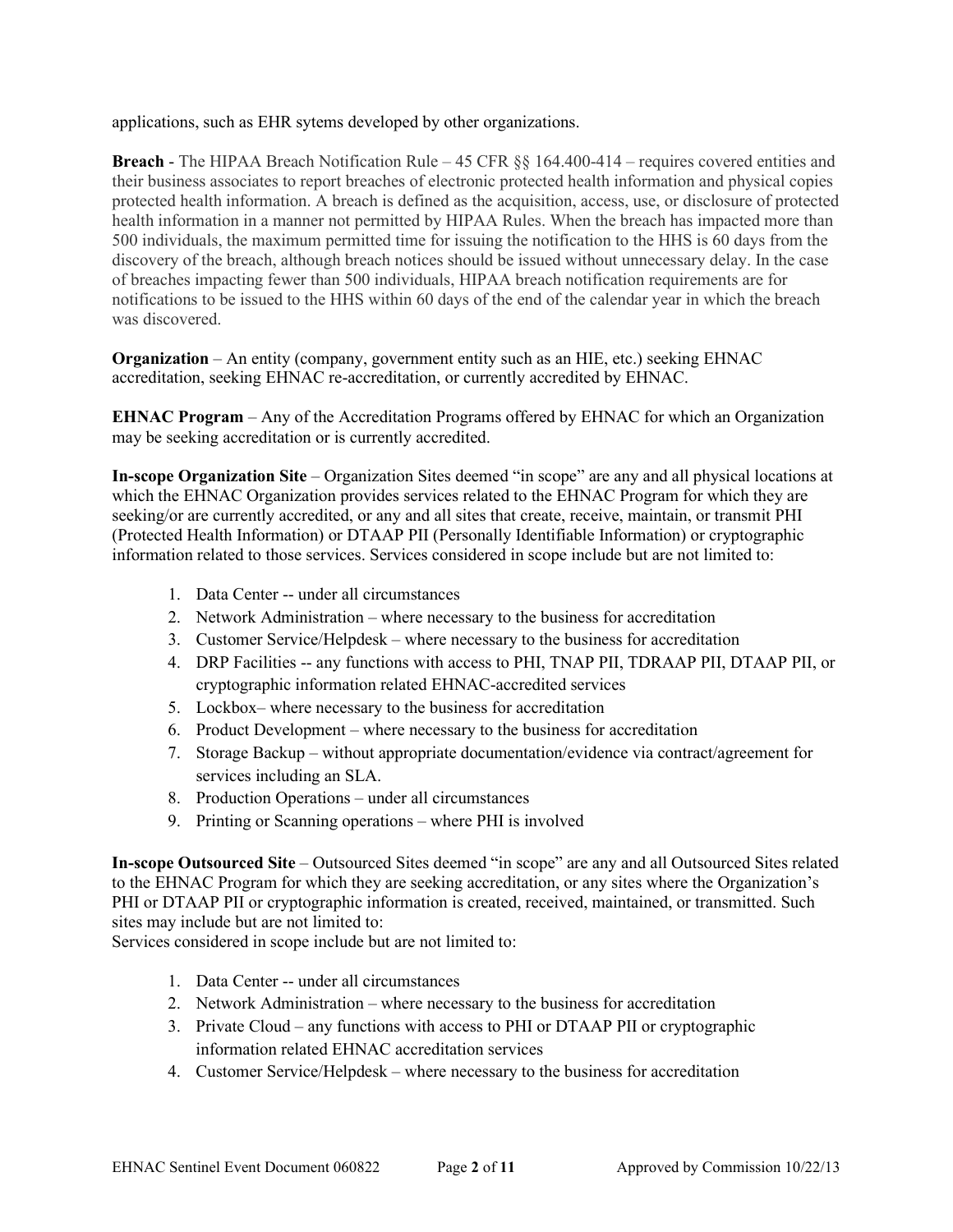- 5. DRP Facilities -- any functions with access to PHI, TNAP PII, TDRAAP PII, DTAAP PII, or cryptographic information related EHNAC-accredited services
- 6. Lockbox– where necessary to the business for accreditation
- 7. Product Development where necessary to the business for accreditation
- 8. Storage Backup without appropriate documentation/evidence via contract/agreement for services including an SLA.
- 9. Production Operations under all circumstances
- 10. Printing or Scanning operations where PHI is involved

**Outsourcer** – An entity that is contractually obligated to provide services to the Organization. **Outsourced Site** – Sites belonging to an Outsourcer.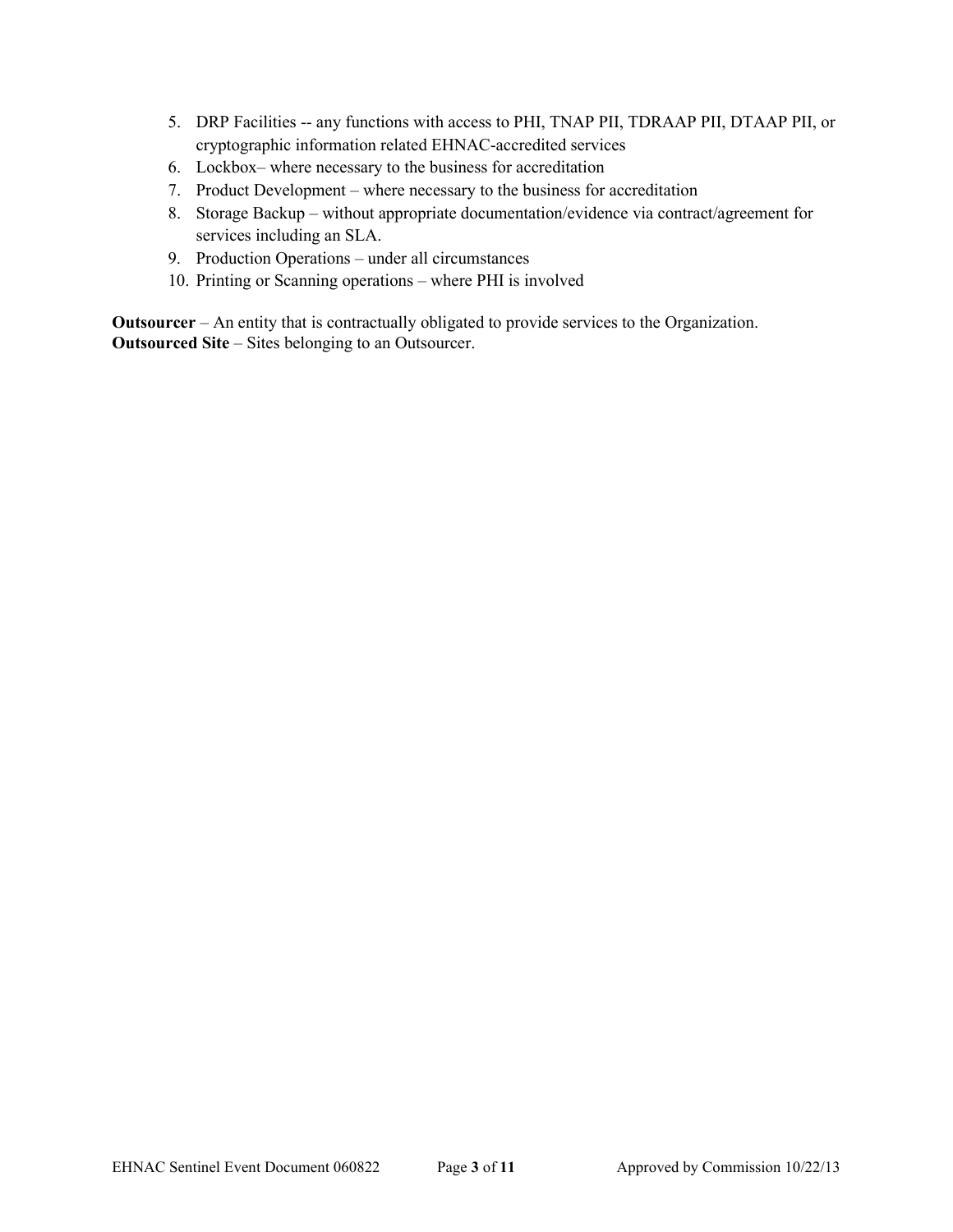## **INTRODUCTION TO SENTINEL EVENTS**

#### 1. What is a Sentinel Event?

A Sentinel Event is any significant material impacting development, action or change in the business, financial, operational, organizational or legal status of an entity, which occurs, (1) with respect to an Accredited Entity, after accreditation, or, (2) with respect to an Accreditation Candidate, after the application has been submitted to EHNAC. The material impacting change in status may be based on any one or more of the Sentinel Events indicated below or described in the Sentinel Events Exhibit A.

#### 2. *Notification Process;* When should EHNAC be notified?

An officer of EHNAC must be notified in writing of the occurrence of any Sentinel**. Written notification in the manner described in Section 3 below must be received by EHNAC no later than three (3) business days from when the Sentinel Event occurs or is reported to a federal/state agency or to the media/press**. Failure to provide such notification could result in loss of Accreditation, loss of Candidacy status or such other action as EHNAC may determine to be appropriate.

#### 3. How should EHNAC be notified?

As part of the notification process, the Accredited Entity or Accreditation Candidate shall provide an officer of EHNAC with the "known facts," as determined to have a material impact, and shall continue to provide EHNAC written notice of additional relevant information as such information becomes "known facts." The additional relevant information shall be delivered to EHNAC by email sent to [dhopkinson@ehnac.org](mailto:dhopkinson@ehnac.org) or by a fax sent to  $(860)$  760-6630.

"Known facts" shall include, but not be limited to, (A) any relevant data, information or circumstances regarding a Sentinel Event having a material impact which an Accredited Entity or Accreditation Candidate (i) is required by law, by a contract to which it is a party, or by any other legal obligation to report or disclose to a third party, or (ii) has disclosed in a public statement or in any non-confidential manner; (B) reports or information that must be reported to a government agency and (C) all findings of fact in the form of an agency action by a duly authorized regulatory agency or in a judgment by a court of original jurisdiction, notwithstanding any subsequent appeals.

The written notification should include the following information:

- A. Name of the individual reporting the Sentinel Event (company name, individual name, title, address, phone number, and email address).
- B. Description of the Sentinel Event.
- C. Date the Sentinel Event occurred.
- D. EHNAC Accreditation impact(s) or considerations that could materially and adversely affect the company's compliance with the Accreditation Criteria; e.g., changes in key executive management in a small company or release of a press announcement in a public company.
- E. Other factual information EHNAC should consider.
- F. If the Sentinel Event has resulted in non-conformity with the Accreditation Criteria, a proposed plan to restore conformity, i.e., an explanation in reasonable detail of how the company will promptly reestablish conformity with all applicable EHNAC Accreditation Criteria..
- G. Appropriate documentation should be submitted along with the disclosures, e.g., press releases, etc.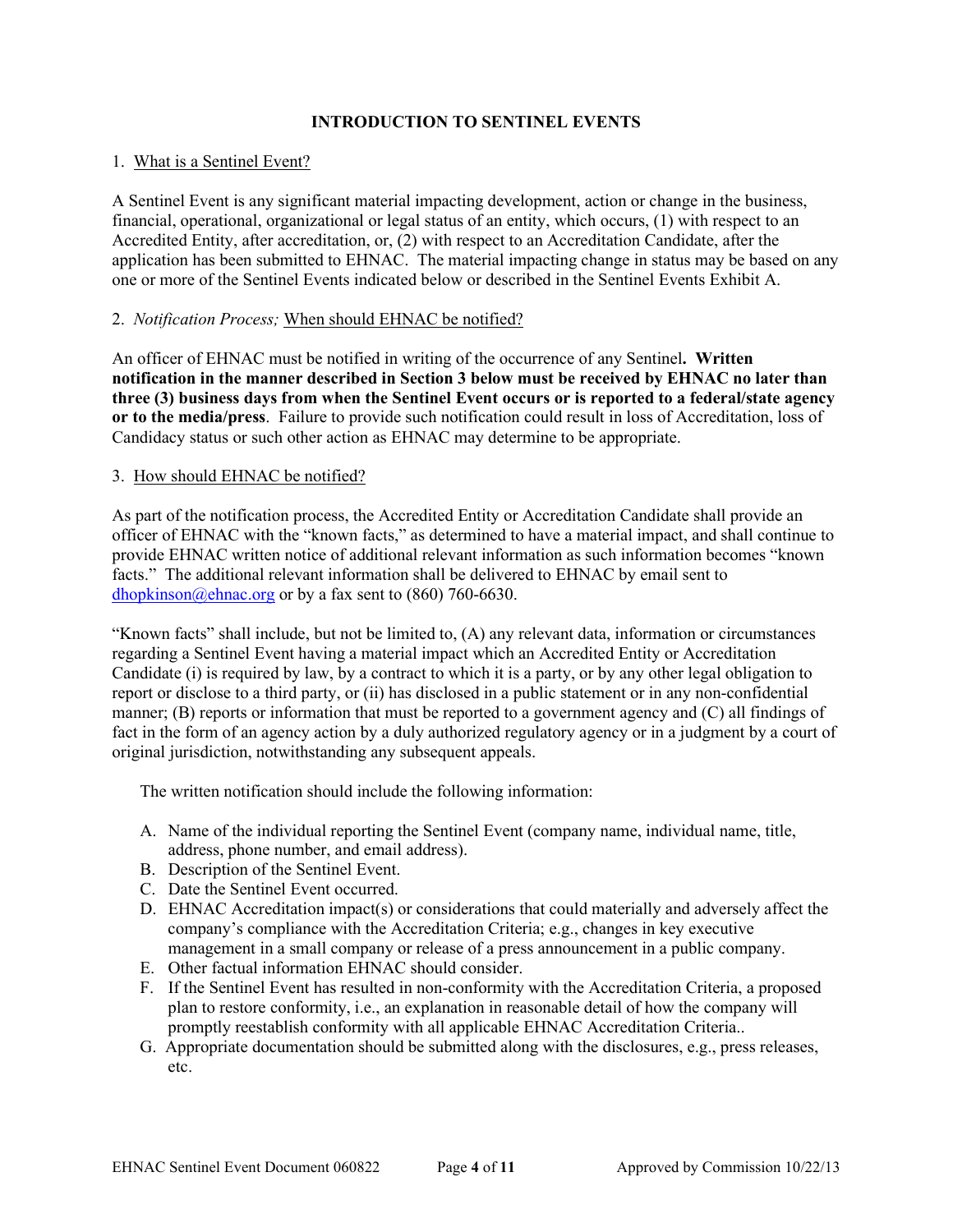#### 4. What constitutes a Sentinel Event?

The following is an illustrative but not exhaustive topical list of Sentinel Events. Refer to the attached Sentinel Event Exhibit "A" for detailed explanations.

- Entering into an agreement of sale to sell or otherwise directly or indirectly divest an Accredited Entity or an Accreditation Candidate.
- Entering into an agreement to purchase or otherwise directly or indirectly acquire an Accredited Entity or Accreditation Candidate.
- Entering into a new agreement to outsource a site that fits the definition of an In-scope [Organization Site](#page-1-0) or an [In-scope Outsourced Site.](#page-1-1)
- Financial impairment of an Accredited Entity or Accreditation Candidate.
- Insolvency/bankruptcy filing.
- Change in ownership or control > 25%.
- Disruption of service to customers  $> 8$  hours for telecom, or security violation.
- A security/privacy breach that is reportable as a matter of state or federal law. EHNAC does not warrant that its accreditation framework will prevent any breach or cyberattack. Refer to the HIPAA Breach Definition Notification Rule – 45 CFR §§ 164.400-414.
- Workforce reduction by  $> 15\%$ .
- Key management changes.
- Company fine(s) of > \$100K for regulatory violations, marketing or advertising practices, antitrust violations, or tax disputes.
- Adding or significantly modifying an [In-scope Organization](#page-1-0) Site or an [In-scope Outsourced Site.](#page-1-1)
- Significant events associated with an [In-scope Organization Site](#page-1-0) or an [In-scope Outsourced Site](#page-1-1) including but not limited to the addition or significant modification of physical locations.
- For those certified through an EPCSCP Program, a Sentinel Event must be reported for each significant system upgrade, functional alteration, or when made aware of any application issue related to e-Prescribing in accordance with the regulations. See *Exhibit A: Sentinel Events, section F. Critical EHNAC-Accredited System Events* for more information.
- For those certified/accredited through the TDRAAP Program, a Sentinel Event must be reported for each significant change to the product which has been proven via UDAP testing as part of the review process.
- For those accredited through the TNAP program, a Sentinel Event must be reported if HITRUST certification is not maintained throughout the EHNAC TNAP accreditation.
- For those accredited for any EHNAC program who have been certified by HITRUST and who have used a validated report to satisfy the security or privacy criteria in any EHNAC program, a Sentinel Event must be reported if HITRUST cerification is not maintained throughout the EHNAC accreditation period.

#### 5. What is the EHNAC Review Process?

Within seventy-two (72) hours of EHNAC's receipt of such written notice, the Executive Director of EHNAC, if he/she deems the Sentinel Event to be of a materially substantive nature, shall convene a meeting of the Ad Hoc Sentinel Event Committee of EHNAC ("Committee"), consisting of three EHNAC Commissioners, to consider the matter. In determining its recommended course of action, the Committee shall consider the seriousness and time-criticality of the Sentinel Event. The Committee shall provide its written recommendation to the full Board of Commissioners within twenty-four (24) hours of the conclusion of its meeting, including, if recommended, the necessity for a special meeting of the Board of Commissioners to take action on any recommendation of the Committee. Other than the publication of any change to the status of an EHNAC Accredited Entity or an EHNAC Accreditation Candidate on the EHNAC Website, all deliberations by EHNAC on the report of a Sentinel Event, including its evaluation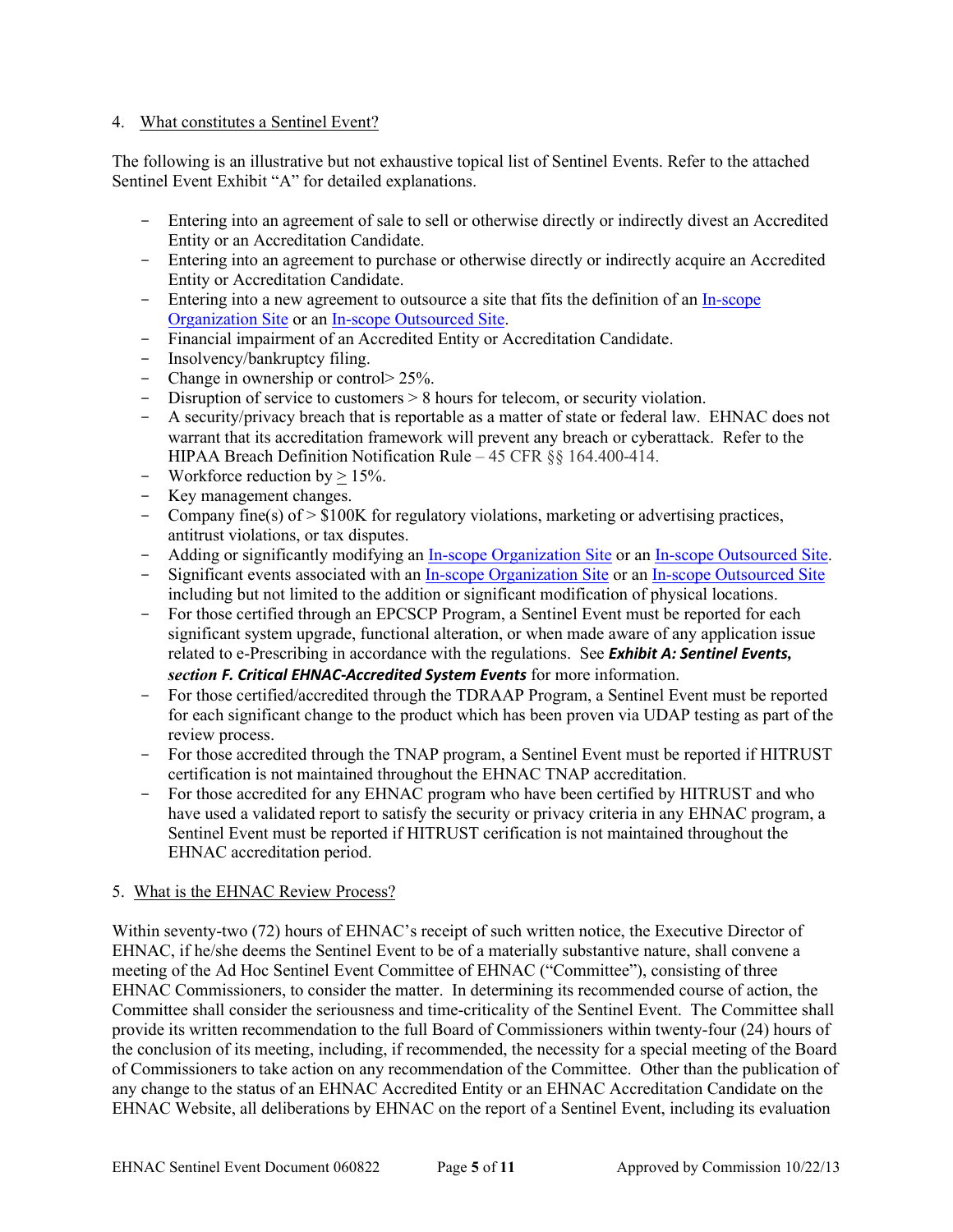and recommendations, shall be kept confidential. Accreditation by EHNAC is awarded based upon its review of the organization for that specific "point in time" that the accreditation process occurred. EHNAC is not responsible for any changes in policies, procedures or controls, processes or access that may occur subsequently in which it has no visibility or is unaware. It is the organization's responsibility to report significant changes to us through our Sentinel Events policy.

### 6. What action may be taken by EHNAC?

The Commission shall review the recommendation of the Committee on a timely basis, either at a special meeting of the Commission if the matter is deemed urgent by the Committee's Report, or no later than the next regularly scheduled meeting of the Commission. Written findings and action taken by the Commission shall be communicated in writing to the affected Accredited Entity or Accreditation Candidate within two (2) business days of the conclusion of the meeting of the Commission. The written communication also shall include a description of EHNAC appeal procedures.

The following are examples, illustrative but not comprehensive, of actions that may be taken by the Commission:

- No action.
- Revocation of accreditation.
- Request for further documentation. If the additional documentation is not provided, revocation of accreditation.
- Request the organization to reapply and follow the re-accreditation process if it is determined that the Sentinel Event provides a substantive change to the entity. Such other actions as are deemed appropriate.
- Change in Accreditation Status
- Please note: if an organization fails to respond to a high priority email from EHNAC within 7 business days indicating their intention to proceed with the accreditation process then EHNAC will make the determination that the organization no longer intends to maintain their accreditation status and will be removed from the website and the organization will no longer be accredited on that date.

## 7. Public Posting

Any change in Accreditation status pertaining to the Accredited Entity or Accreditation Candidate shall be posted on the EHNAC web site.

## 8. Significant Events Other Than Sentinel Events

If one or more of the following occur(s) within 12 months of the last accreditation, a physical site review must be made to the new or modified facility (ies):

- Accredited Entity enters into a new agreement with an [In-scope Outsourced Site.](#page-1-1)
- Accredited Entity adds or significantly modifies a physical location that would qualify as an [In](#page-1-0)[scope Organization](#page-1-0) Site or an [In-scope Outsourced Site.](#page-1-1)
- A significant event occurs associated with functions involving the creation, reception, maintenance, or transmission of PHI that are outsourced to third parties including but not limited to their addition or significant modification of physical locations.
- Increasing the level of identity or authentication assurance supported by a TDRAAP accredited program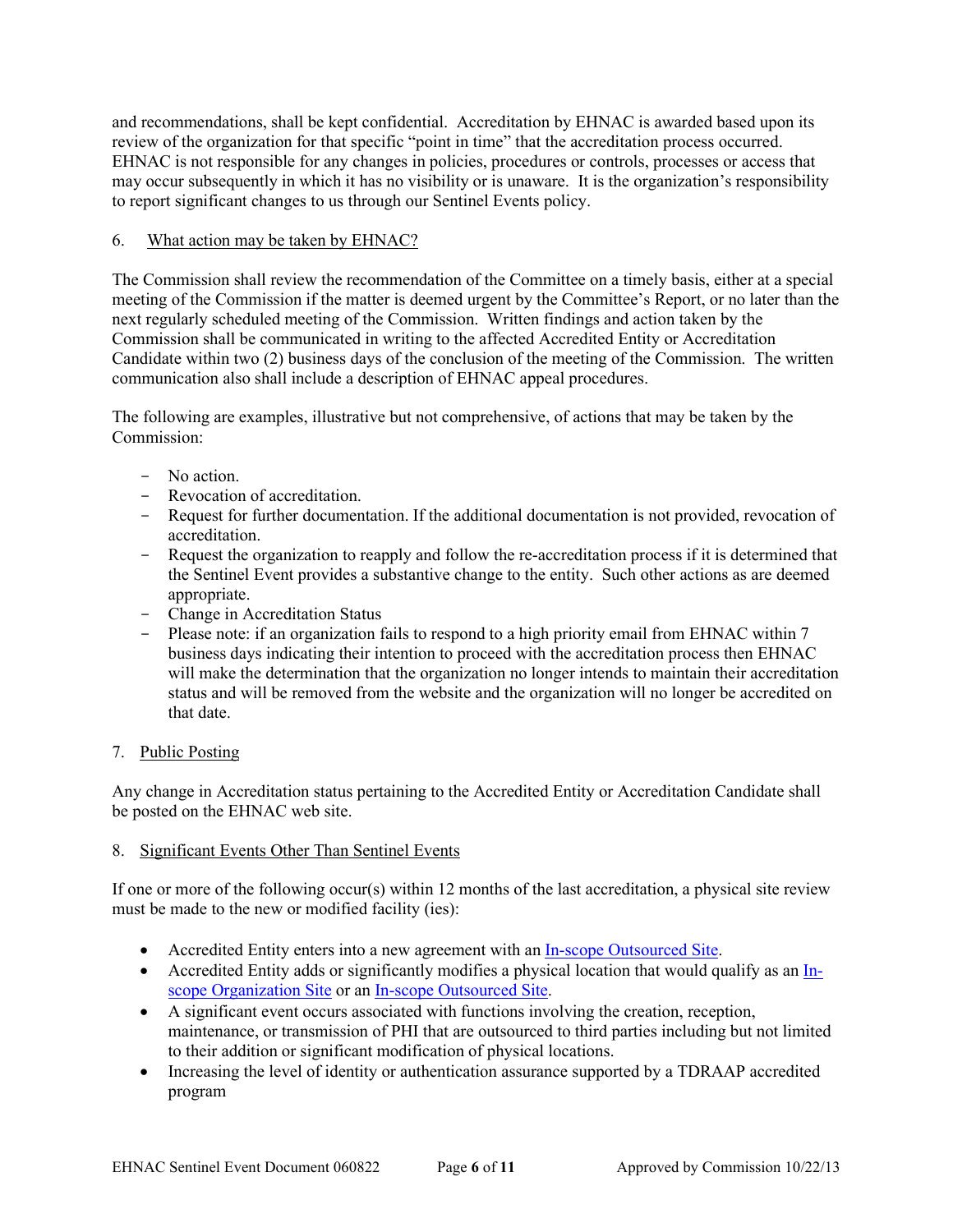• A notifiable breach. (Refer to the Breach Definition and the HIPAA Breach Notification Rule – 45 CFR §§ 164.400-414)

If the Significant Event occurs after 12 months past the last accreditation, a physical site review may be made to the new or modified facility(ies) if determined to be necessary by EHNAC. If decided a site review is necessary, the information gathered will be applied to the subsequent accreditation effort and reports accordingly.

*NOTE: A change in the organizations contact individual having responsibility to liaison with EHNAC needs to be communicated within 10 days of a change in personnel so that there is no disruption in any notices or communications between the entities.*

# **EXHIBIT A**

## *SENTINEL EVENTS*

A list of Sentinel Events is presented below. An answer of *YES* by an Accredited Entity or Accreditation Candidate to any question in the list triggers EHNAC's *Notification Process*.

In reviewing the list, remember that in circumstances where an Accredited Entity or Accreditation Candidate is a division or subsidiary of a parent organization, Sentinel Events occurring at the parent organization level are subject to the same *Notification Process* to enable EHNAC to review the Sentinel Event to determine if it is material to the Accredited Entity or Accreditation Candidate.

## **A. ACQUISITION OF ANOTHER ENTITY OR SALE OF AN ENTITY OR SUBSIDIARY(IES)**

- 1. Has the Accredited Entity or Accreditation Candidate entered into a binding agreement to acquire, directly or indirectly, another organization, which is involved in any activity directly related to the accreditation status of the Accredited Entity or the Accreditation Candidate regardless of whether the acquired entity is accredited by EHNAC?
- 2. Has the Accredited Entity or Accreditation Candidate entered into a binding agreement to sell, divest or otherwise transfer control of any part of its accredited business (or the business for which it seeks accreditation) to another entity? (This could be a department, unit, subsidiary(s), etc.
- 3. Has the Accredited Entity or Accreditation Candidate undertaken a change of control and/or name change or are there other areas or new areas (or entities) within the organization that now need to be reviewed under current or other EHNAC programs in order to be compliant with EHNAC Accreditation Criteria? If yes, those areas or entities will need to be defined and a formal "plan of action" submitted to EHNAC related to achieving compliance within a maximum one-year timeframe. During this time the accreditation status will change to Interim Accreditation.

## **B. EVENTS OF DEFAULT OR INSOLVENCY**

- 1. Has the Accredited Entity or Accreditation Candidate incurred or otherwise suffered an adverse financial event that has the potential to materially and adversely affect its ability to maintain its current level of accredited business operations consistently and without prolonged interruption?
- 2. Has the Accredited Entity or Accreditation Candidate become insolvent, or has it suffered or consented to, or applied for, the appointment of a receiver, trustee, custodian or liquidator of itself or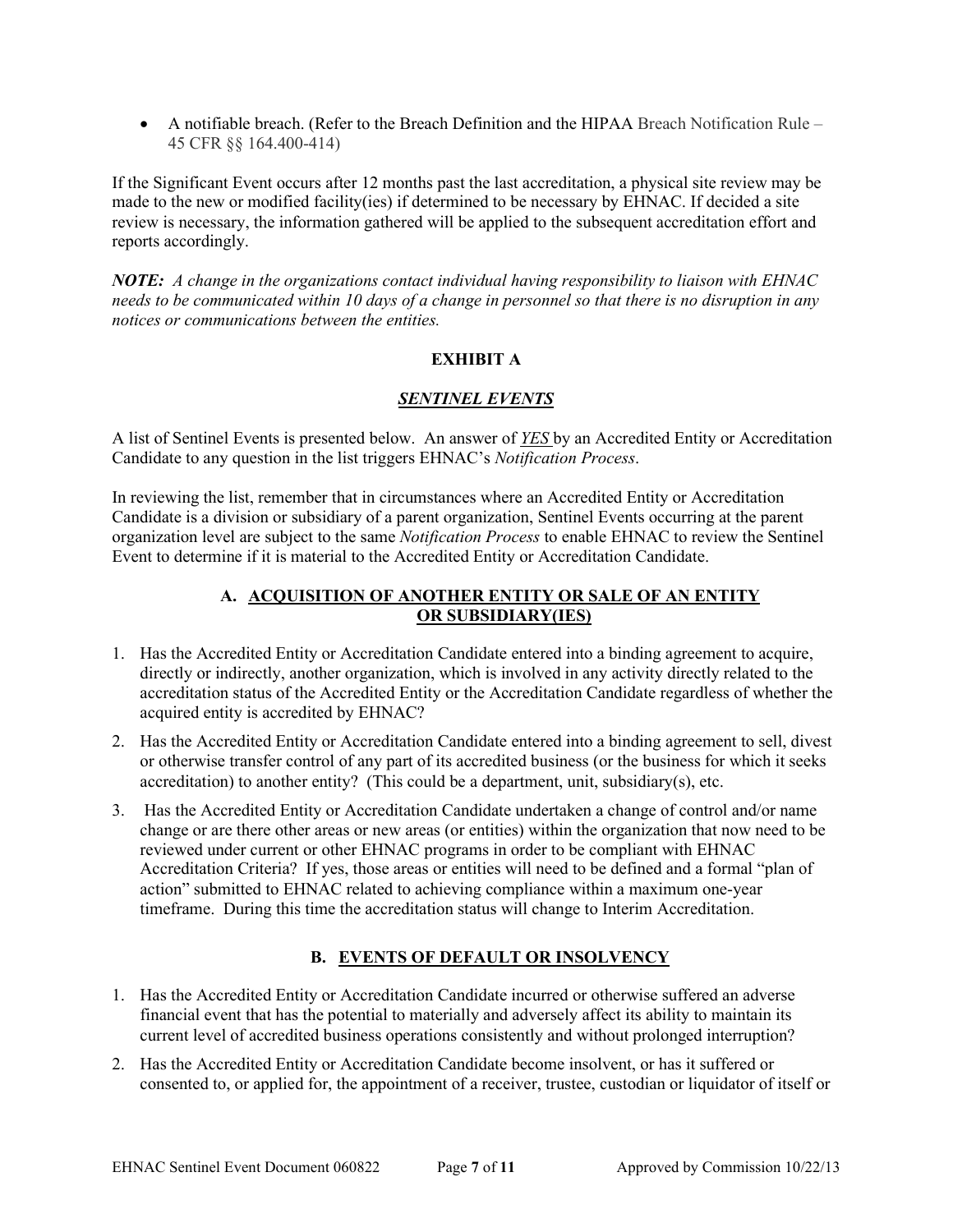any of its property, or has it generally failed to pay its debts as they become due, or has it made a general assignment for the benefit of creditors?

- 3. Has the Accredited Entity or Accreditation Candidate filed a voluntary petition in bankruptcy, or is it seeking reorganization, in order to effect a plan or other arrangement with creditors or any other relief under the Bankruptcy Reform Act, Title 11 of the United States Code, as amended or recodified from time to time ("Bankruptcy Code"), or under any state or federal law granting relief to debtors, whether now or hereafter in effect; or has any involuntary petition or proceeding pursuant to the Bankruptcy Code or any other applicable state or federal law relating to bankruptcy, reorganization or other relief for debtors been filed or commenced against the Accredited Entity or Accreditation Candidate; or has the Accredited Entity or Accreditation Candidate been adjudicated a bankrupt, or has an order for relief has been entered against the Accredited Entity or Accreditation Candidate by any court of competent jurisdiction under the Bankruptcy Code or any other applicable state or federal law relating to bankruptcy, reorganization or other relief for debtors?
- 4. Has any director, stockholder or member taken action seeking to effectuate the dissolution or liquidation of the Accredited Entity or Accreditation Candidate?
- 5. Has any direct or indirect change in ownership or control occurred whereby, in the aggregate, more than twenty-five percent (25%) of the common stock or other equitable interest in the Accredited Entity or Accreditation Candidate has changed hands?

# **C. OPERATIONAL SERVICE EVENTS**

- 1. Has the Accredited Entity or Accreditation Candidate experienced a disruption in telecommunications or other core communications technology (e.g., ASP) greater than 8 hours unrelated to a natural disaster?
- 2. Has the Accredited Entity or Accreditation Candidate experienced a disruption of HIE and/or EMR services that extend beyond Service Level Agreement (SLA) or EHNAC Program requirements or other pre-announced maintenance windows?
- 3. Has the Accredited Entity or Accreditation Candidate experienced a disruption in service to customers greater than 8 hours related to a material security incident or software virus?
- 4. Has the Accredited Entity or Accreditation Candidate reduced its workforce by 15% or more within any twelve (12) month period, or has it announced plans for any other workforce reductions that may be reasonably expected to impact the ability of the Accredited Entity or Accreditation Candidate to continue to comply with EHNAC's Accreditation Criteria?
- 5. Has the Accredited Entity or Accreditation Candidate experienced any changes in key management personnel; i.e., president or above or has any such change occurred within the parent company or any affiliate covered by EHNAC accreditation?
- 6. Has the Accredited Entity or Accreditation Candidate reported or experienced a privacy or security breach that is reportable for any reason to any person pursuant to the laws of any state or federal that may apply to the Accredited Entity or Accreditation Candidate?
- 7. Has the Accredited Entity or Accreditation Candidate added or significantly modified a physical location in the company that provides a function described in the definition of [In-Scope Organization](#page-1-0)  [Site?](#page-1-0)
- 8. Has the Accredited Entity or Accreditation Candidate lost HITRUST certification status resulting in the nullification of security or privacy criteria evidence that was relied-upon for EHNAC Accreditation?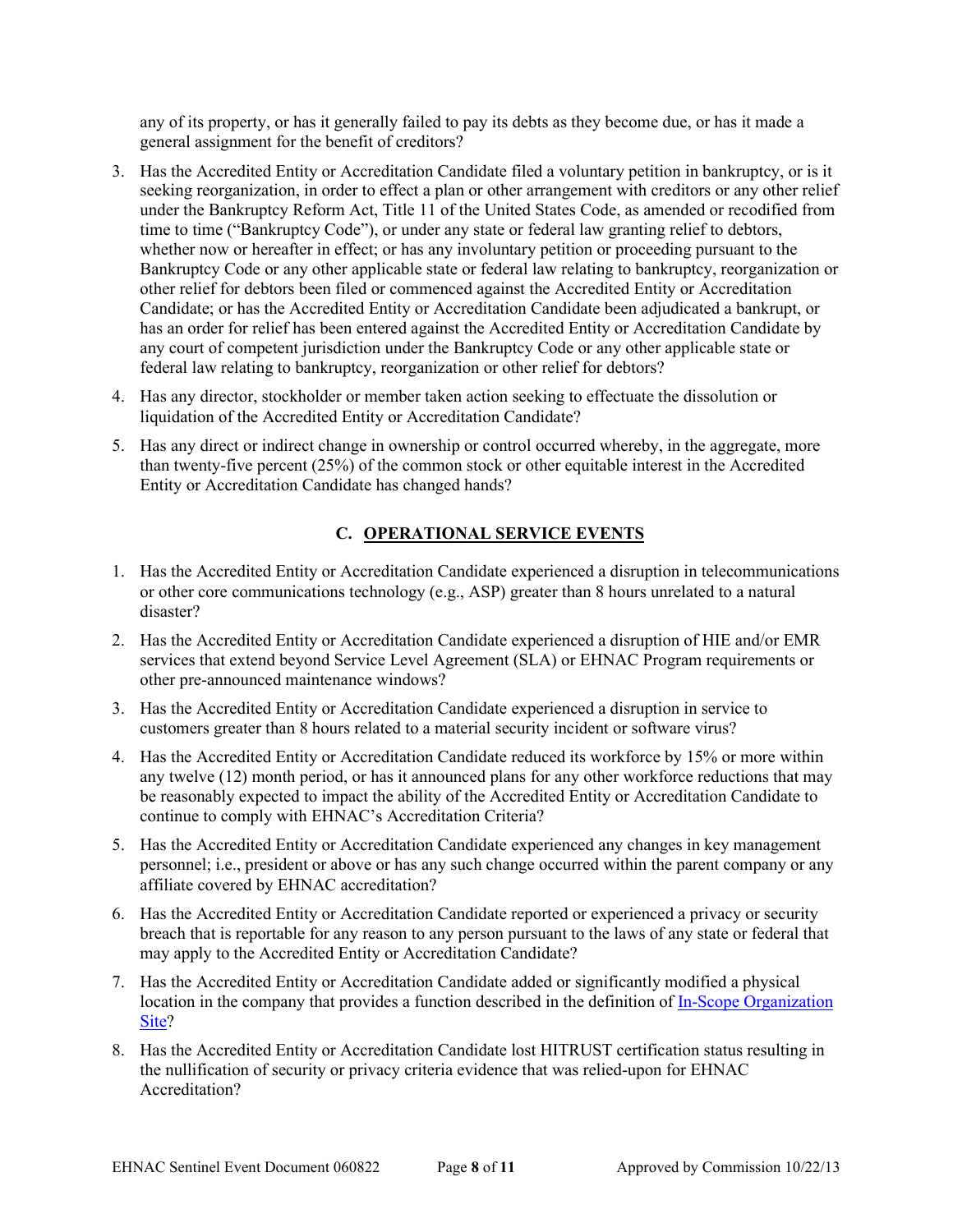## **D. EVENTS RELATED TO IN-SCOPE OUTSOURCED SITES**

- 1. Has a decision been made to outsource a function described by the definition of [In-scope](#page-1-0) [Organization Site?](#page-1-0) Such decision must be reported prior to the time the function is outsourced.
- 2. Has a decision been made to change vendors performing a function described by [In-scope Outsourced](#page-1-1)  [Site?](#page-1-1) Such decision must be reported prior to the time the vendor conversion is completed.
- 3. Has any [In-scope Outsourced Site](#page-1-1) committed a material breach of contract, including any disclosure of PHI? Such a breach must be reported within 30 days of the discovery of the breach.
- 4. Has a decision been made to bring in house a function described by the definition of [In-scope](#page-1-1)  [Outsourced Site](#page-1-1) that was previously outsourced? Such decision must be reported prior to the time that function is brought in house.
- 5. Has an [In-scope Outsourced Site](#page-1-0) added or significantly modified any of its physical locations in which it provides in-scope services? Such changes must be reported as soon as they are known.

## **E. BUSINESS PRACTICE EVENTS**

- 1. Has the EHNAC Accredited Entity or Accreditation Candidate been accused of an event for which it may be subject to a governmental consent order or decree or may be ordered to pay fines or civil penalties greater than \$100,000 by a third party in either a non-governmental arbitration or judicial cause of action related to a breach in security, confidentiality or privacy of any individually identifiable healthcare data?
- 2. Has such an order, fine or penalty been issued related to a breach in security, confidentiality or privacy of any individually identifiable healthcare data, even if under appeal?
- 3. Has the EHNAC Accredited Entity or Accreditation Candidate been notified by a federal or state government agency that it must submit a plan of correction or pay a civil monetary penalty or fine for failure to comply with any applicable rule or regulation relating to standard transactions, code sets, unique identifiers, or regulations concerning the privacy or security of electronic information?

## **F. CRITICAL EHNAC-ACCREDITED SYSTEM EVENTS**

Some EHNAC programs accredit specific services rather than organizations. These include the EPCSCP and PMSAP programs.

- 1. For EPCSCP programs, a sentinel event must be declared whenever, as stated in 21 C.F.R. § 1311.300(a), a functionality related to controlled substance prescription requirements is altered.
- 2. For EPCSCP programs, a sentinel event must be declared when the following occurs: As stated in 21 C.F.R. § 1311.302(a), the application provider must, in the event that the application provider identifies or is made aware of any issue with its application that make the application non-compliant with the requirements of § 1311, notify practitioners or pharmacies that use the application that the application should not be used to issue or process electronic controlled substance prescriptions. Such notification should take place as soon as feasible, but no later than five business days after discovery.
- 3. For all EHNAC-accredited systems, a sentinel event must be declared whenever a substantive system update is ready to be deployed. This must include at a minimum each major release of the software.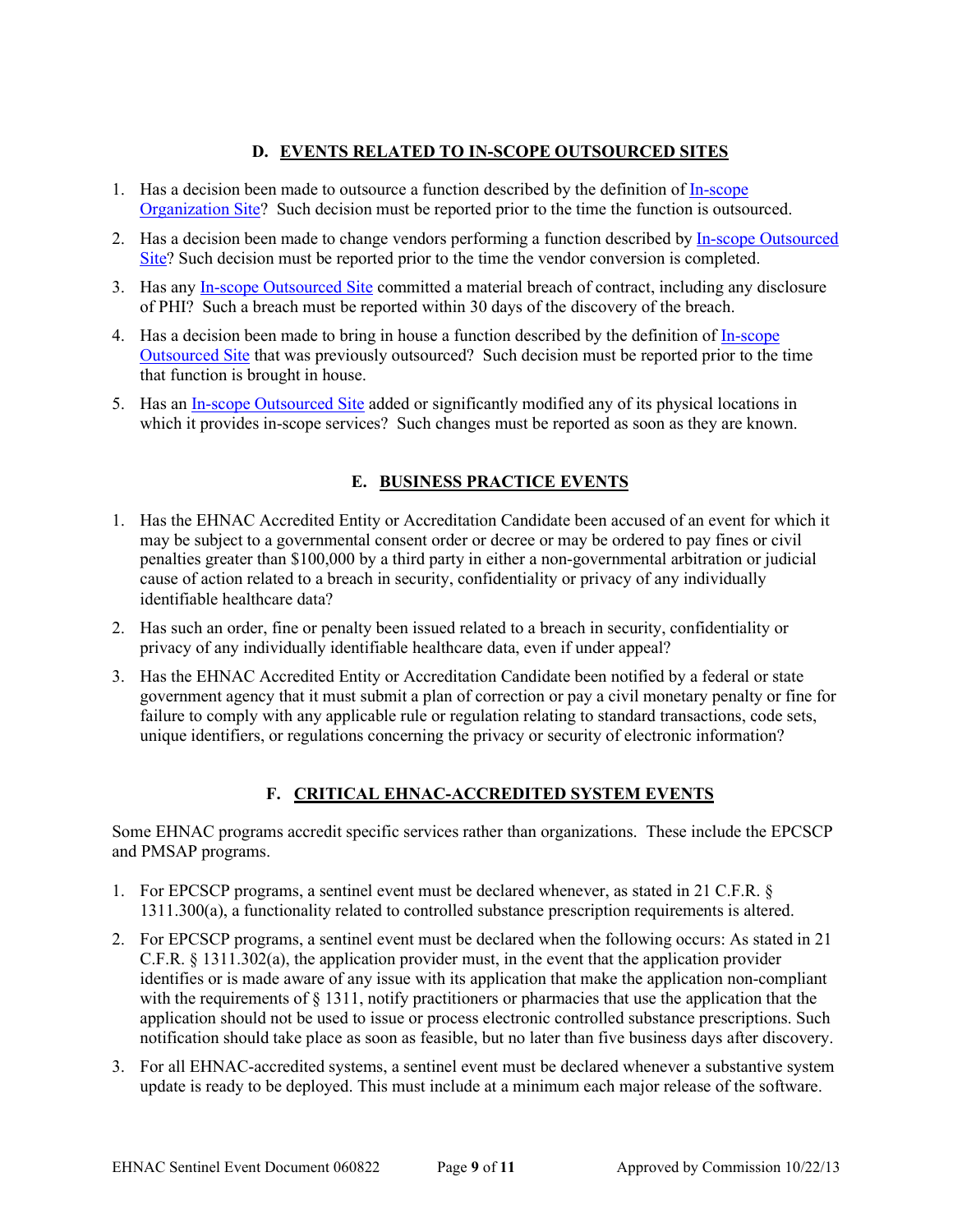4. An EPCS Aggregator (see Definitions) must declare a Sentinel Event when an organization desires to bring a new application live that uses the EPCS Aggregator's software. Surescripts requires a third party audit of such implementation, which EHNAC provides (with fee) to its EPCS Accredited organizations that act as EPCS Aggregators.